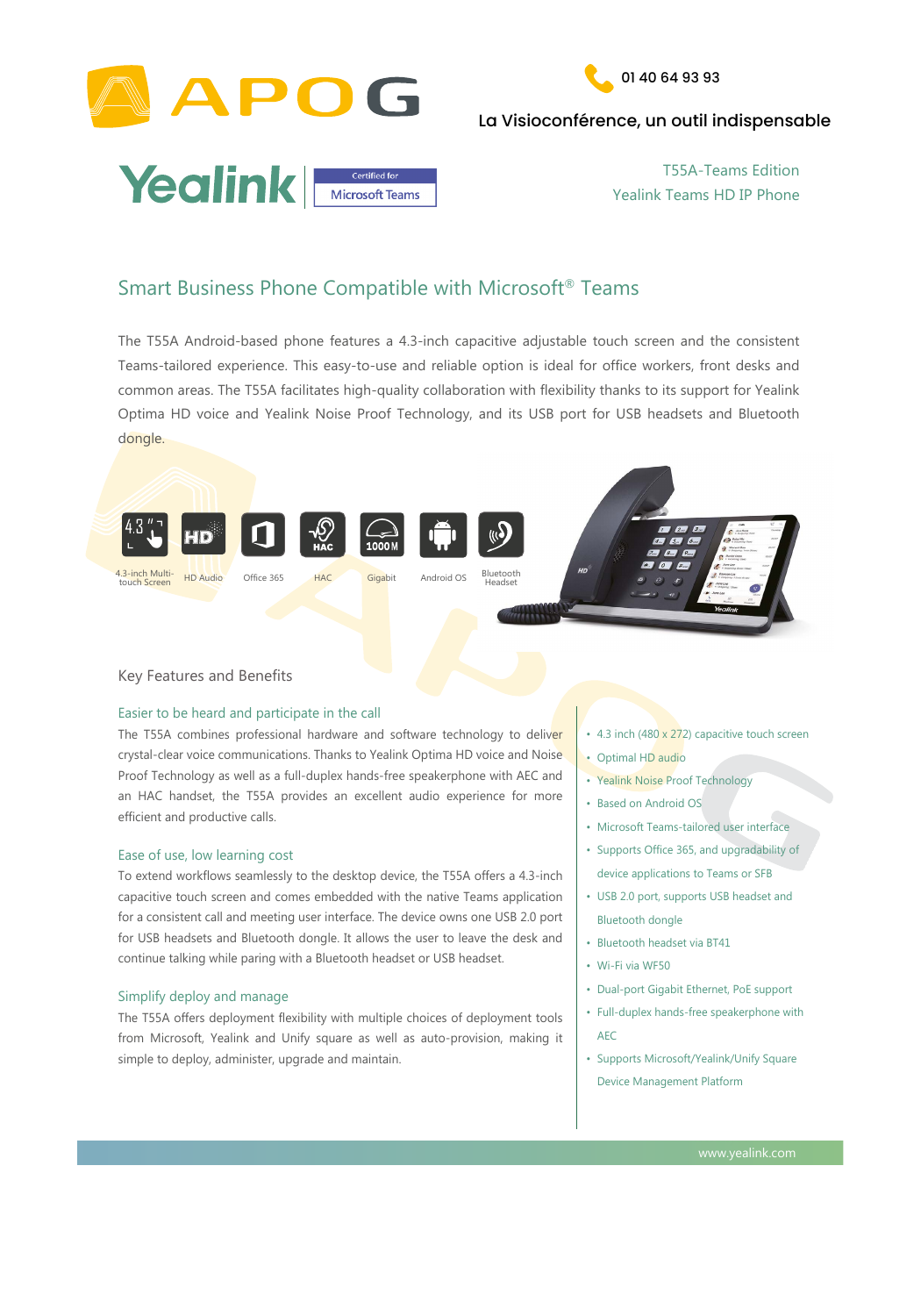



# La Visioconférence, un outil indispensable

# Yealink

# YEALINK NETWORK TECHNOLOGY CO., LTD. Email: sales@yealink.com Web: www.yealink.com

- Presence Integration, Presence status control Management
- Corporate Directory Acce
- Contact Picture Integrati

- Personal Mode/Shared
- Sign in with user credent
- Phone lock/unlock
- Emergency calls
- Accessibility
- Screensaver
- Screen capture

### Phone Features

| <b>Audio Features</b>                                | <b>Power Saving</b>                                       | <b>Supports Yealink Device Management Platform</b>                   |
|------------------------------------------------------|-----------------------------------------------------------|----------------------------------------------------------------------|
| • HD voice: HD handset, HD speaker                   | <b>Supports USB Headset</b>                               | <b>Supports Unify Square Device Management Platform</b>              |
| • Hearing aid compatible (HAC) handset               | Bluetooth headset, Wi-Fi (Only with Dongle)               |                                                                      |
| • Audio codec: SILK, Opus, G.722, G.722.1, G.722.1C, |                                                           | <b>Network and Security</b>                                          |
| G.711 (A/µ), G.723, G.726, G.729AB, ILBC             | Display and Indicator                                     | SIP v1 (RFC2543), v2 (RFC3261)                                       |
| • Full-duplex hands-free speakerphone with AEC       | • 4.3" 480 x 272 capacitive adjustable touch screen       | $\cdot$ IPv4/IPv6                                                    |
| • VAD, CNG, AEC, PLC, AJB, AGC                       | Two-angle [45°/40°] stand                                 | • IP Assignment: Static/DHCP                                         |
|                                                      | • 5 points multi-touch surface                            | • HTTP/HTTPS web server                                              |
| <b>Call Handling Features</b>                        | Multilingual user interface                               | Time and date synchronization using SNTP                             |
| • Incoming/Outgoing P2P call                         | • Modern Teams interface, Full keyboard                   |                                                                      |
| • Cloud PSTN call                                    | • LED for call and message waiting indication             | <b>Transport Layer Security (TLS)</b><br>• HTTPS certificate manager |
| • Call hold/Call mute/Call transfer/Call forward     |                                                           |                                                                      |
| • Group SimRing                                      | • Presence status control: available, busy, DND, be right | • Digest authentication using MD5/MD5-sess                           |
| Synchronized call logs                               | back, off work, away, reset status                        | IEEE802.1X                                                           |
| · Visual voicemail                                   |                                                           |                                                                      |
|                                                      | Interface                                                 | <b>Other Physical Features</b>                                       |
|                                                      | <b>Dual-port Gigabit Ethernet</b>                         | <b>Color: Classic Grey</b>                                           |
| <b>Conference Features</b>                           | • Power over Ethernet (IEEE 802.3af), class 3             | External Yealink AC adapter (optional):                              |
| • Exchange Calendar Integration                      | 1 x USB port (2.0 compliant):                             | AC $100~240V$ input and DC 5V/1.2A output                            |
| • Add a Participant to existing meeting              | - USB headset                                             | USB output currency: 5V === 500mA                                    |
| • Meeting Call controls (Mute/unmute, hold/resume,   | - Bluetooth headset via BT41                              | Power consumption (PSU): 1.4W-2.6W                                   |
| hang up, add/remove participant)                     | - Wi-Fi through WF50                                      | Power consumption (PoE): 1.5W-2.9W                                   |
| • Meeting Details                                    | 1 x Security lock port                                    | Dimension (W*D*H*T):                                                 |
| • Schedule Teams meeting                             | 1 x RJ9 (4P4C) handset port                               | 223 mm*206 mm*127 mm*36 mm                                           |
| · Join Skype for Business meetings                   | 1 x RJ9 (4P4C) headset port                               | Operating humidity: 10~95%                                           |
|                                                      |                                                           | Operating temperature: $-10~50°C$ (+14~122°F)                        |

- 
- 

- 
- 
- 
- 
- 
- 

- 
- 
- 
- 
- 
- 

| esence status control | Configuration: Browser/Phone/Auto Provisioning and        | <b>Package Features</b>               |
|-----------------------|-----------------------------------------------------------|---------------------------------------|
| <b>Cess</b>           | Device Management Platform                                | Package content:                      |
| ion                   | Provisioning priority management                          | - Yealink SIP-T55A IP phone           |
|                       | Auto Provisioning via Activation Code                     | - Handset with handset cord           |
|                       | <b>Yealink Redirection and Provisioning Service (RPS)</b> | - Ethernet Cable (2m CAT5E FTP Cable) |
| Mode                  | <b>QoE (Monitoring Reports)</b>                           | - Stand                               |
| <b>itials</b>         | Reset to factory, reboot                                  | - Quick Start Guide                   |
|                       | Package tracing export                                    | - Power Adapter (Optional)            |
|                       | System log                                                | Qty/CTN: 5 PCS                        |
|                       | Screenshot via URL                                        | N.W/CTN: 4.98 kg                      |
|                       | View license status                                       | G.W/CTN: 5.44 kg                      |
|                       | <b>Supports Microsoft Device Management Platform</b>      | Giftbox size: 249 mm*179 mm*103 mm    |
|                       |                                                           | Carton Meas: 529 mm*188 mm*257 mm     |
|                       |                                                           |                                       |

# T55A-Teams Edition Yealink Teams HD IP Phone